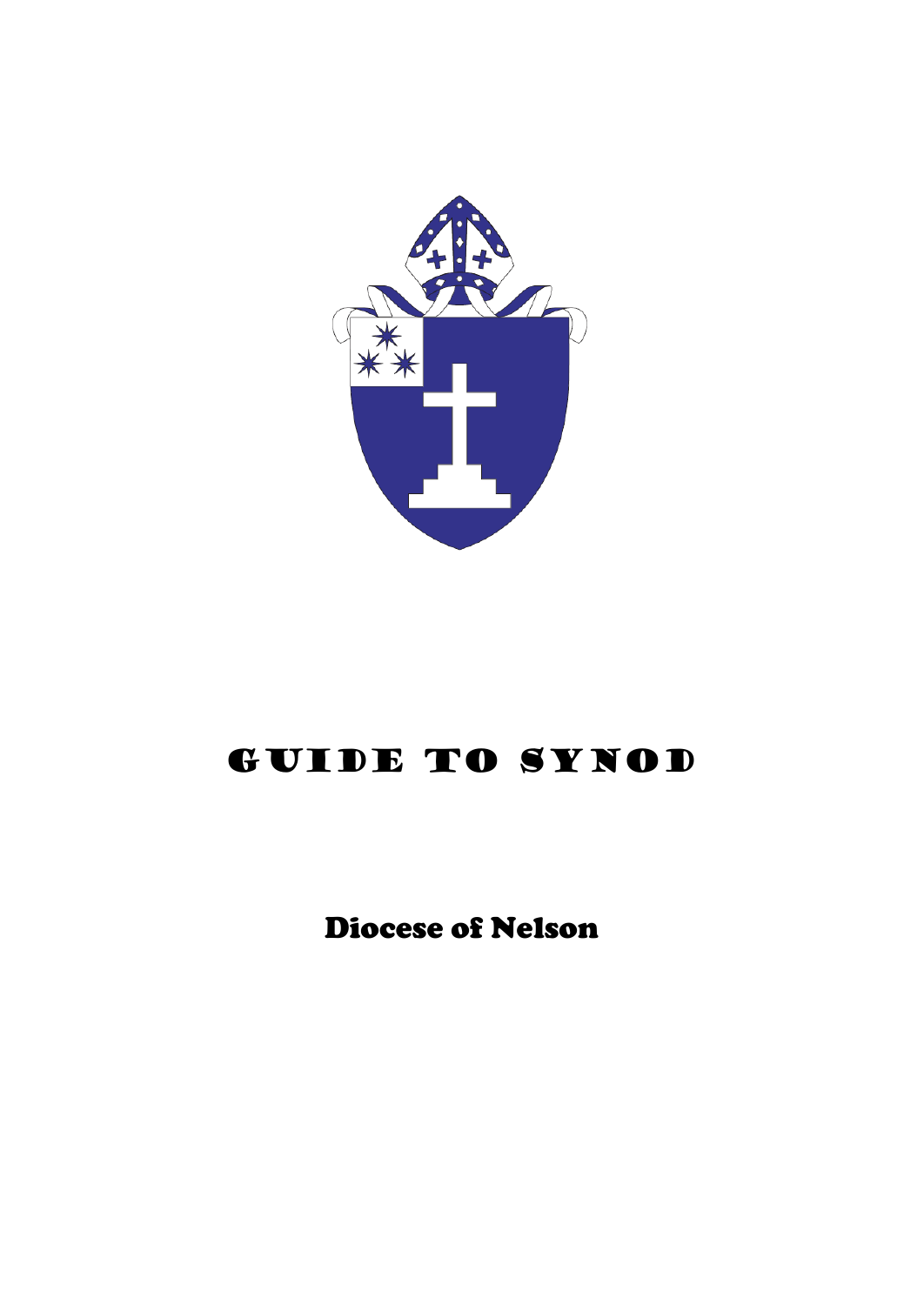The Official Rules and Regulations governing the life of the Diocese and Synod are called "The Statutes and Standing Orders of the Diocese of Nelson".

The "Statutes" are legislative Acts that govern the life of the Diocese, and "Standing Orders" are rules for the conduct of Synod business.

This booklet is a simple unofficial guide for Synod members and does not supersede the Statutes and Standing Orders.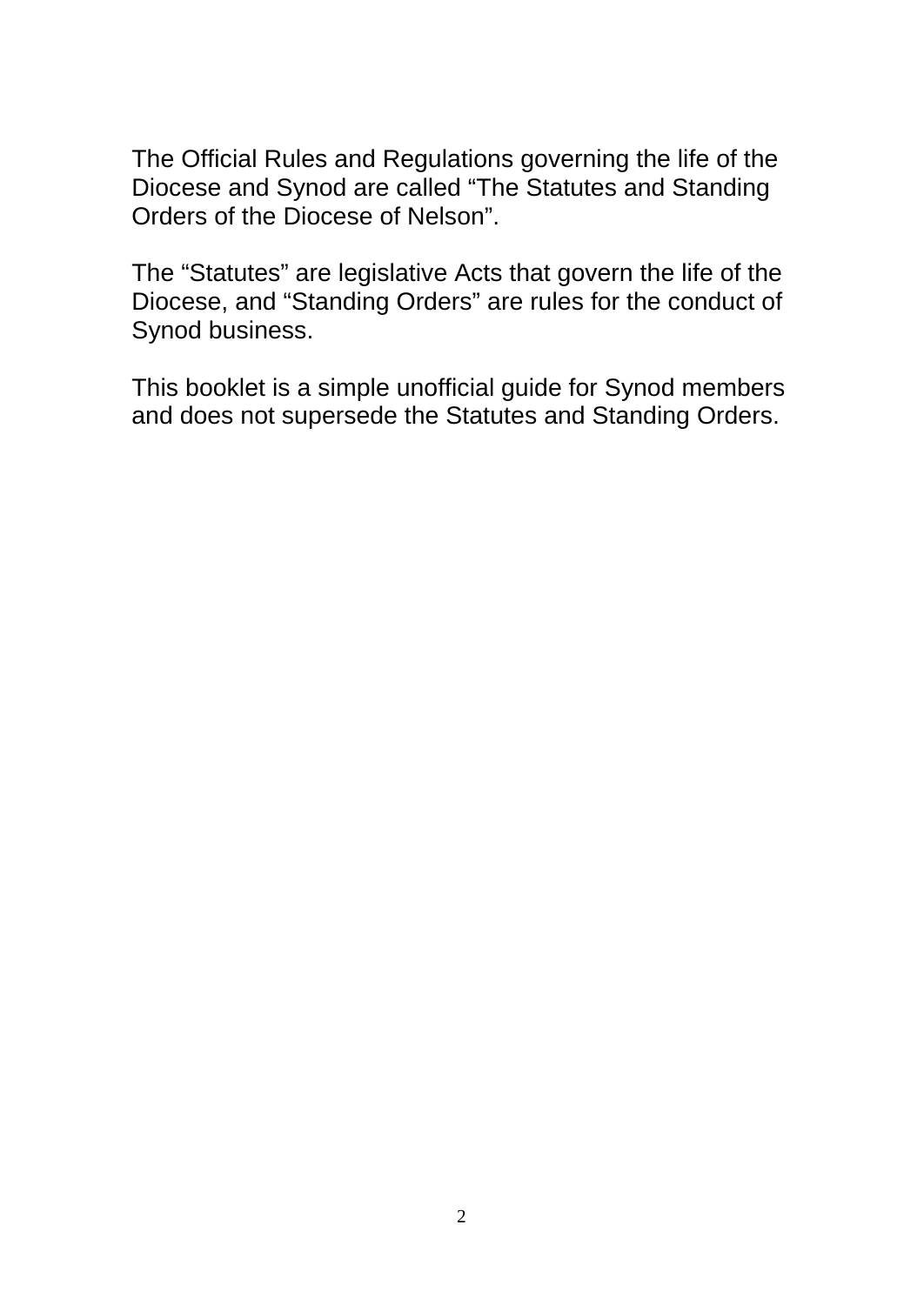## **SYNOD**

# **Some notes for the guidance of Synod Members**

# **Contents**

| A glossary of terms                   | 4               |
|---------------------------------------|-----------------|
| Synod - its origins and purpose       | $\overline{7}$  |
| Synod - its composition and procedure | 8               |
| General points of procedure           | 9               |
| Matters affecting speaking rights     | 9               |
| The submission of a motion            | 10              |
| The withdrawal of a motion            | 11              |
| Voting and divisions                  | 11              |
| <b>Committees and Commissions</b>     | 12 <sub>2</sub> |
| <b>Reports and Accounts</b>           | 12 <sub>2</sub> |
| The Suspension of a Standing Order    | 12 <sup>°</sup> |
| <b>Elections</b>                      | 12 <sup>°</sup> |
| The presentation of a Statute         | 13              |
| <b>Synod Conference</b>               | 13              |
| "Open Forum"                          | 13              |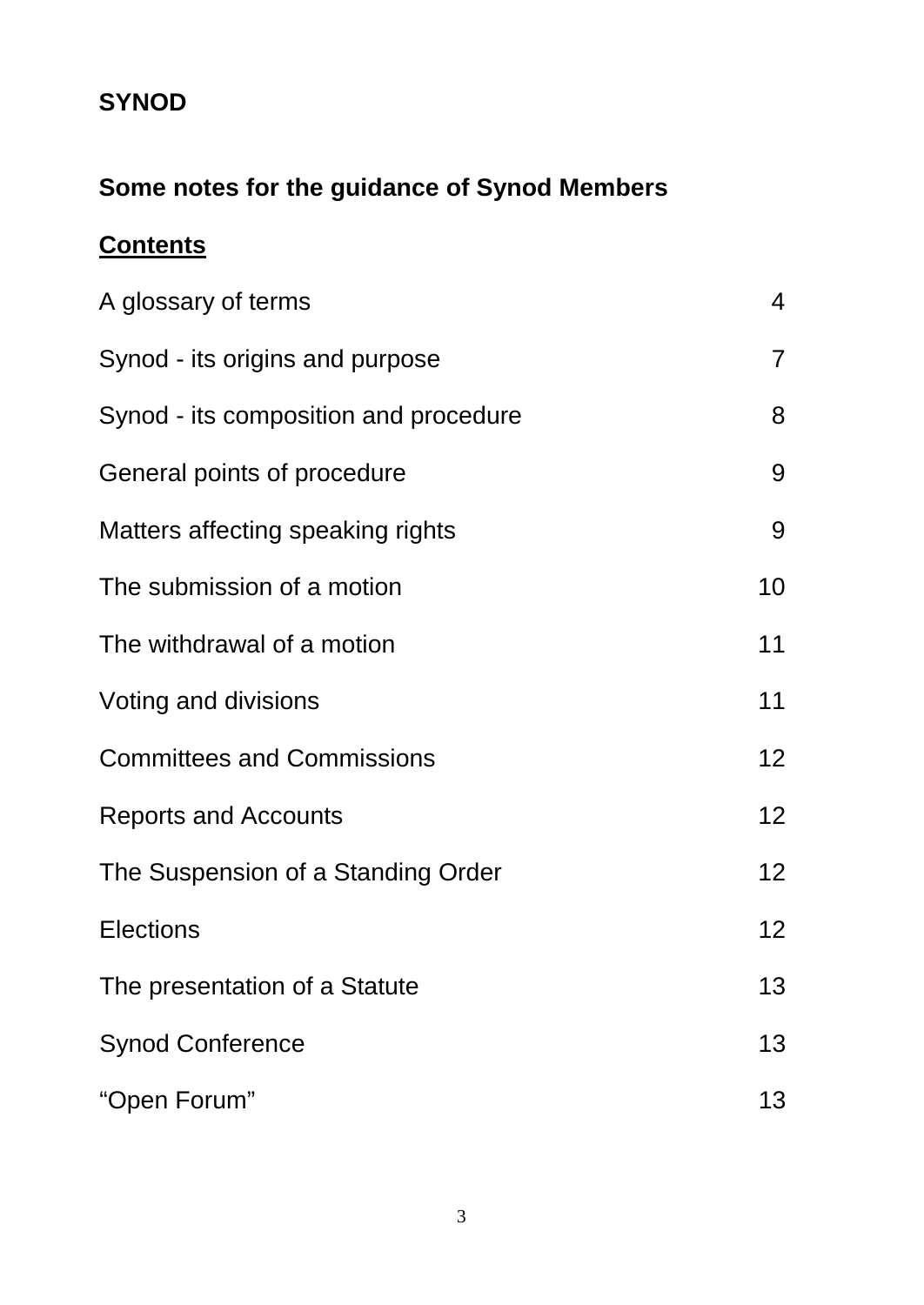# **GLOSSARY OF TERMS**

| Chancellor               | The official legal adviser to the Bishop of<br>the Diocese                              |
|--------------------------|-----------------------------------------------------------------------------------------|
| Commission               | A body of persons with Synod's authority<br>to act or report on a certain matter.       |
| <b>Division</b>          | The physical division of those who vote<br>'ayes' from 'noes'.                          |
| "Doors are closed"       | For purposes of voting after one minute<br>warning no-one may enter or leave.           |
| Intituled                | Given the title of - used of a Bill to identify<br>it among other legislation.          |
| <b>General Synod</b>     | The Synod of the Anglican Church in<br>Aotearoa, New Zealand and Polynesia.             |
| "Leave in<br>possession" | When Synod adjourns, the member<br>speaking may continue when Synod<br>resumes.         |
| "Leave of Synod"         | Permission given by Synod for any<br>member to take a particular procedural<br>step.    |
| "Leave the Chair"        | To hand over the control of proceedings,<br>from Synod to Conference and vice<br>versa. |
| Licence                  | A Bishop's legal authority given for any<br>ecclesiastical office or function.          |
| Motion                   | A matter presented for consideration by<br>Synod prior to its being dealt with.         |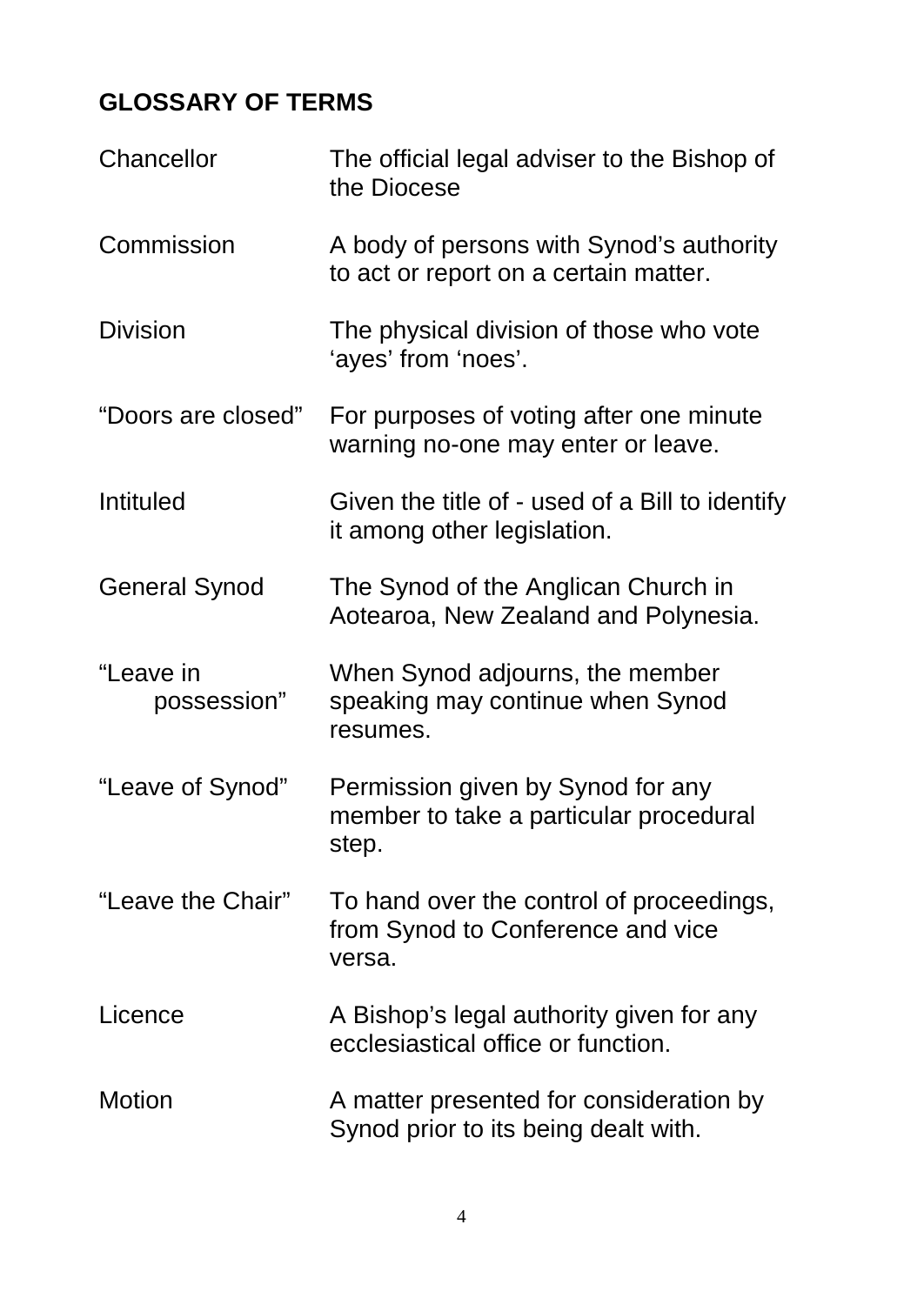| <b>Notice of Motion</b>       | Prior written notice of a motion to be<br>considered or, in exceptional<br>circumstances [pursuant to SO 22.2], the<br>prior reading, usually on a previous day,<br>of a motion to be considered |
|-------------------------------|--------------------------------------------------------------------------------------------------------------------------------------------------------------------------------------------------|
| Order of the Day              | Any matter which has been given priority<br>for the business of a certain day.                                                                                                                   |
| Permission to<br>Officiate    | A Bishop's legal authority given to part<br>-time or retired clergy.                                                                                                                             |
| <b>Point of Order</b>         | A calling of the Chairperson's attention to<br>the rules of Synod's procedures.                                                                                                                  |
| "Possession of<br>Synod"      | A matter when introduced to Synod is<br>then under control of the whole Synod.                                                                                                                   |
| <b>Procedural Motion</b>      | A motion that affects the method of<br>dealing with the business of Synod                                                                                                                        |
| <b>Resolution</b>             | A motion after it has been agreed to by a<br>vote in Synod.                                                                                                                                      |
| <b>Select Committee</b>       | A committee of Synod members appointed<br>to examine a particular matter.                                                                                                                        |
| Session of Synod              | A convening of Synod for business usually<br>annually and usually for several days.                                                                                                              |
| <b>Sessional</b><br>Committee | A committee of Synod members appointed<br>to function during a single session.                                                                                                                   |
|                               | Standing Committee The "Executive" of Synod elected to act for<br>a Diocese between annual sessions.                                                                                             |
| <b>Standing Order</b>         | A rule legislated by Synod for control of its<br>own procedure.                                                                                                                                  |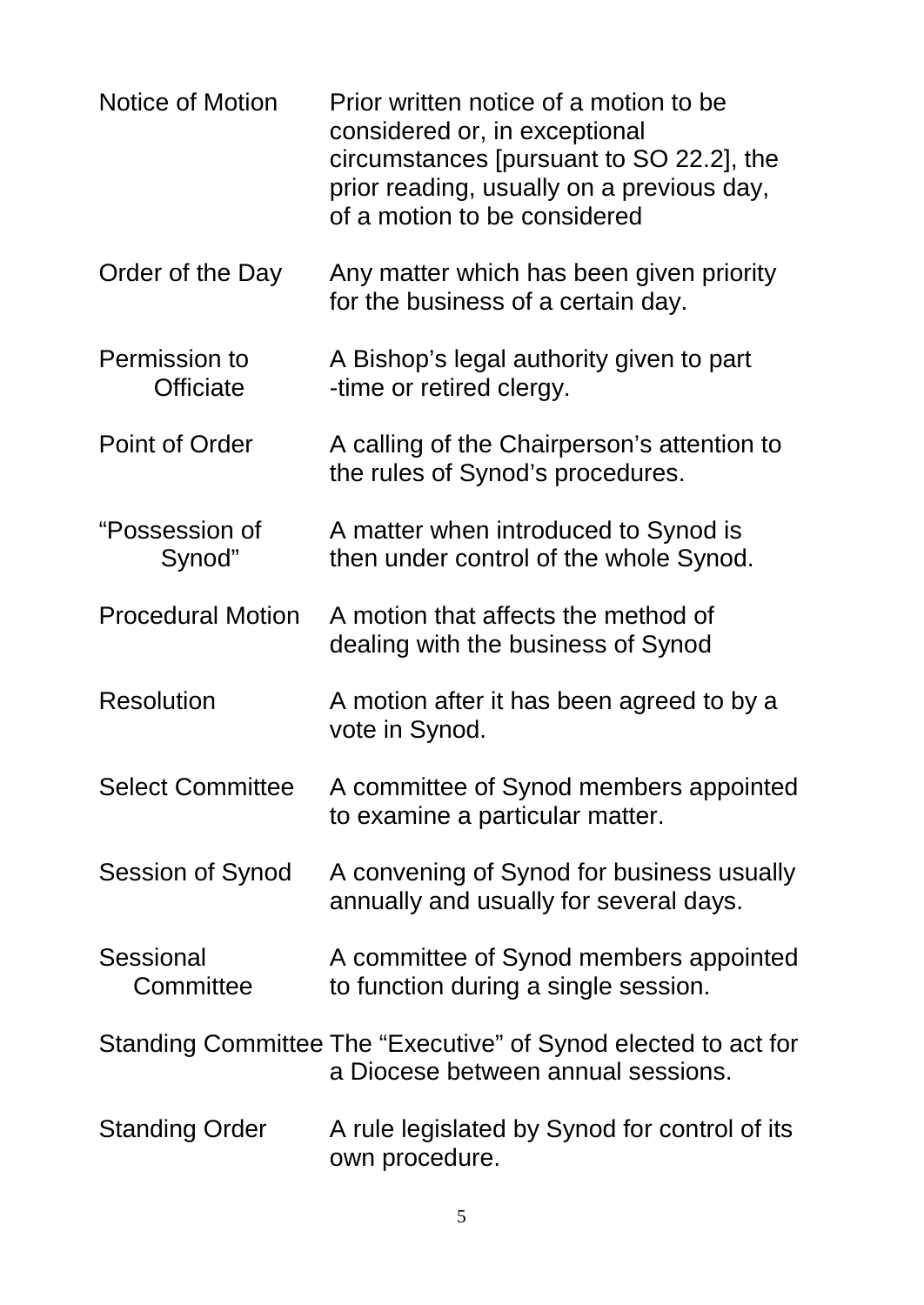| <b>Statute</b>              | Legislation when it has been agreed to by<br>Synod.                                                                                            |
|-----------------------------|------------------------------------------------------------------------------------------------------------------------------------------------|
| Synod (synodical)           | The official Diocesan legislative body<br>appointed for a three year term.                                                                     |
| Table (lay on the<br>Table) | To officially present reports and accounts.<br>etc for consideration by Synod.                                                                 |
| Title - Canon -             | Acts of General Synod classified under<br>various Title (eg ABC etc) and each Title<br>subdivided into "Canons" (Canon I, II, III, IV,<br>etc) |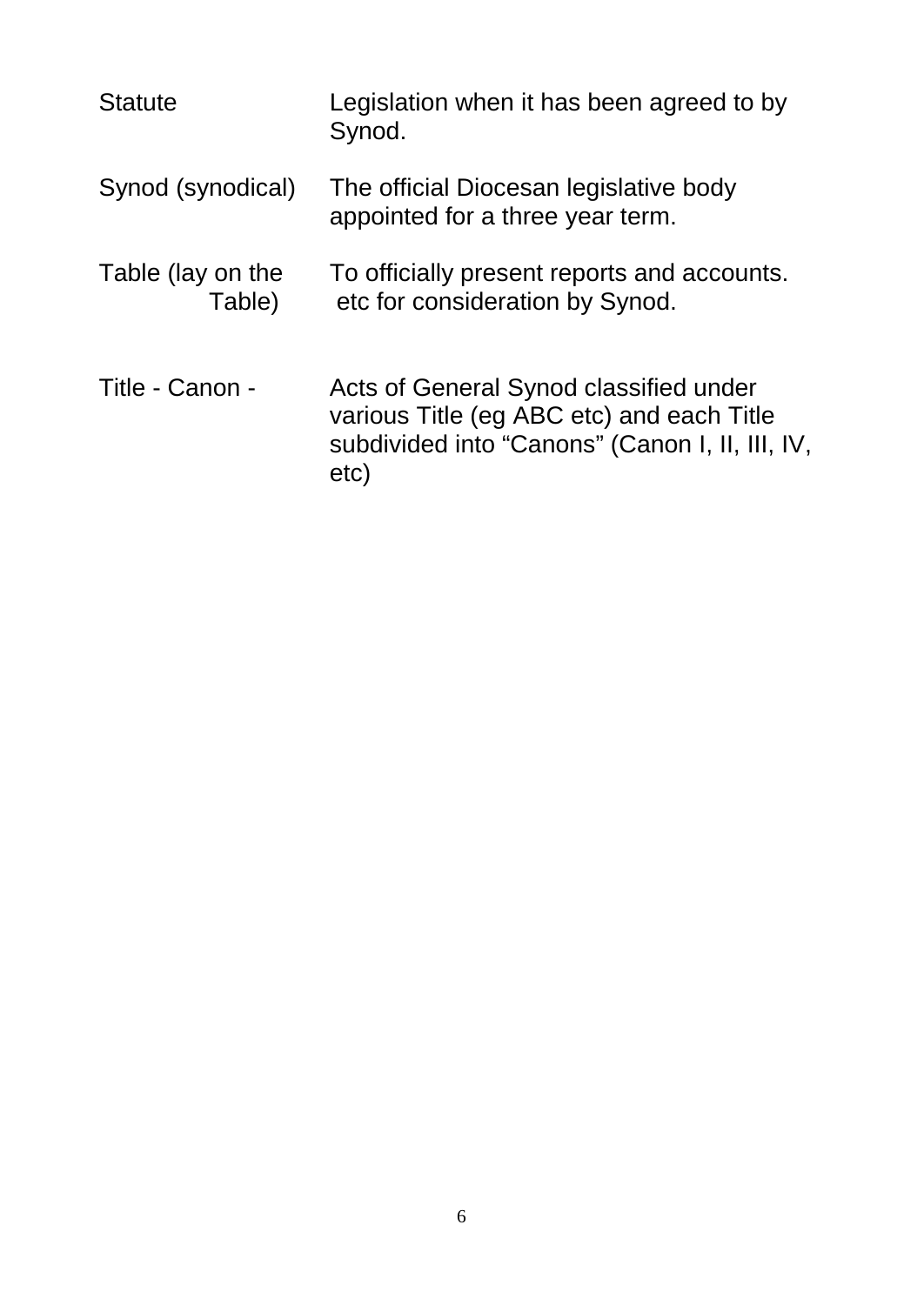### **SYNOD - ITS ORIGIN AND PURPOSE**

The Church of the Province of New Zealand agreed to a constitution in Auckland on June 13<sup>th</sup> 1857 (replaced by the current constitution in 1992). The constitution embodies the principle of synodical government by our Church today.

The importance of our Synod today is that it emphasizes this fact: that the Church is the whole people of God: and that, although the spiritual authority of the Church comes from Christ Himself through His Apostles and their successors, this authority is not autocratic, and can be administered only through and with the consent and the support of the whole Church.

Synod is directly responsible to and representative of each parish and vestry; and, through the latter, every congregation of the Diocese. Either directly or through its Standing Committee, Synod in its turn is responsible for the appointment of almost every Diocesan board or committee, and also for Anglican representation on many inter-church bodies.

Through each Diocesan Synod, representation is sent forward to the General Synod. However, even the fundamental decision of the latter require the approval of the Diocesan Synods before they can be finally accepted. Then, in addition, there are matters which affect the worldwide Anglican Communion which are brought before each and every Synod.

The unit of the Christian Church within the catholic and apostolic tradition has always been the Diocese centred round its Bishop. The Diocesan Bishop, with his/her clergy and representative laity, gathered together in Synod, is the official outward expression of the mind of the people of God in any particular place. By this means the Church orders its own life; and speaks, both to its own members, and also the world within which it works.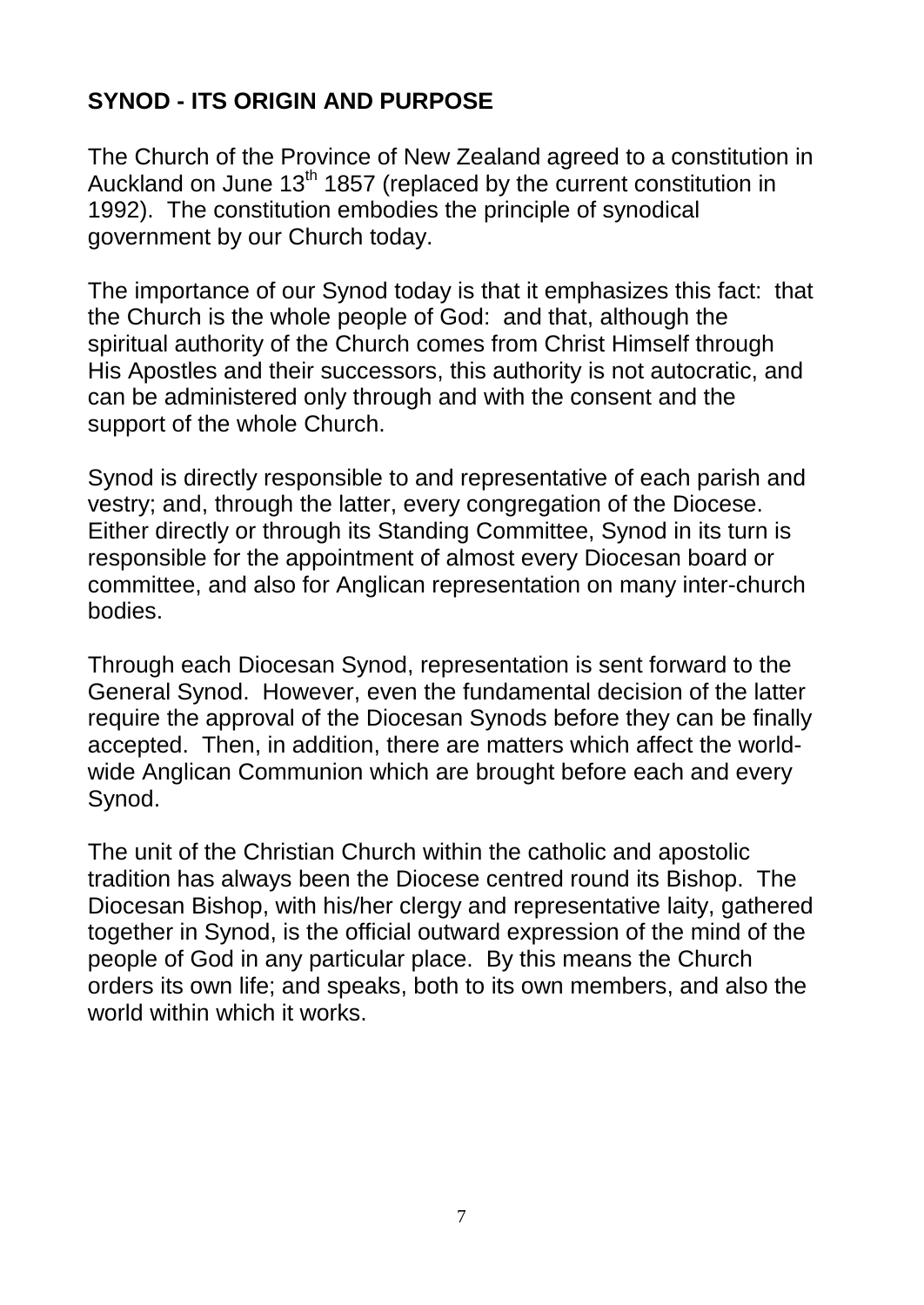#### **SYNOD - ITS COMPOSITION AND PROCEDURE**

Once every three years the lay members of Synod are elected. The Synod is composed of the Bishop, all clergy (including Deacons) who hold the licence of the Bishop, the Diocesan Chancellor and Lay Representatives of the Parishes and Mission Units.

The following are also entitled to a seat in Synod with a right to speak but without right to vote - Clergy who have "Permission to Officiate" in the Diocese and if not otherwise a member of Synod, the Diocesan Secretary, ie the Registrar.

The procedure of a Synod is governed by its own set of rules, namely its Standing Orders. Some more important points from these Standing Orders are dealt within the following pages.

The business of Synod is to consider the reports and accounts of the many Diocesan bodies; elect the members of Diocesan committees; decide the policy for the Church, through the enactment of Statutes or the passing of resolutions; and also to express the mind of the Church. The procedure of Synod is designed to enable this to be carried out efficiently and thoughtfully.

Although when acting as Synod all meet together, Synod is legally composed of three "Houses". Every act of Synod, or Standing Committee, must be assented to by the Bishop, and by the majority of both clergy and lay persons present.

Synod may also function flexibly. When in "conference" each "conference" makes its own rules; and when Synod itself is "in session" the Diocesan Bishop is President, ie Chairperson. He/she may delegate the chairing of any part of Synod.

Any one of the three "Houses" of Synod may meet separately for the purpose of deliberation; on the request of any three members of that house.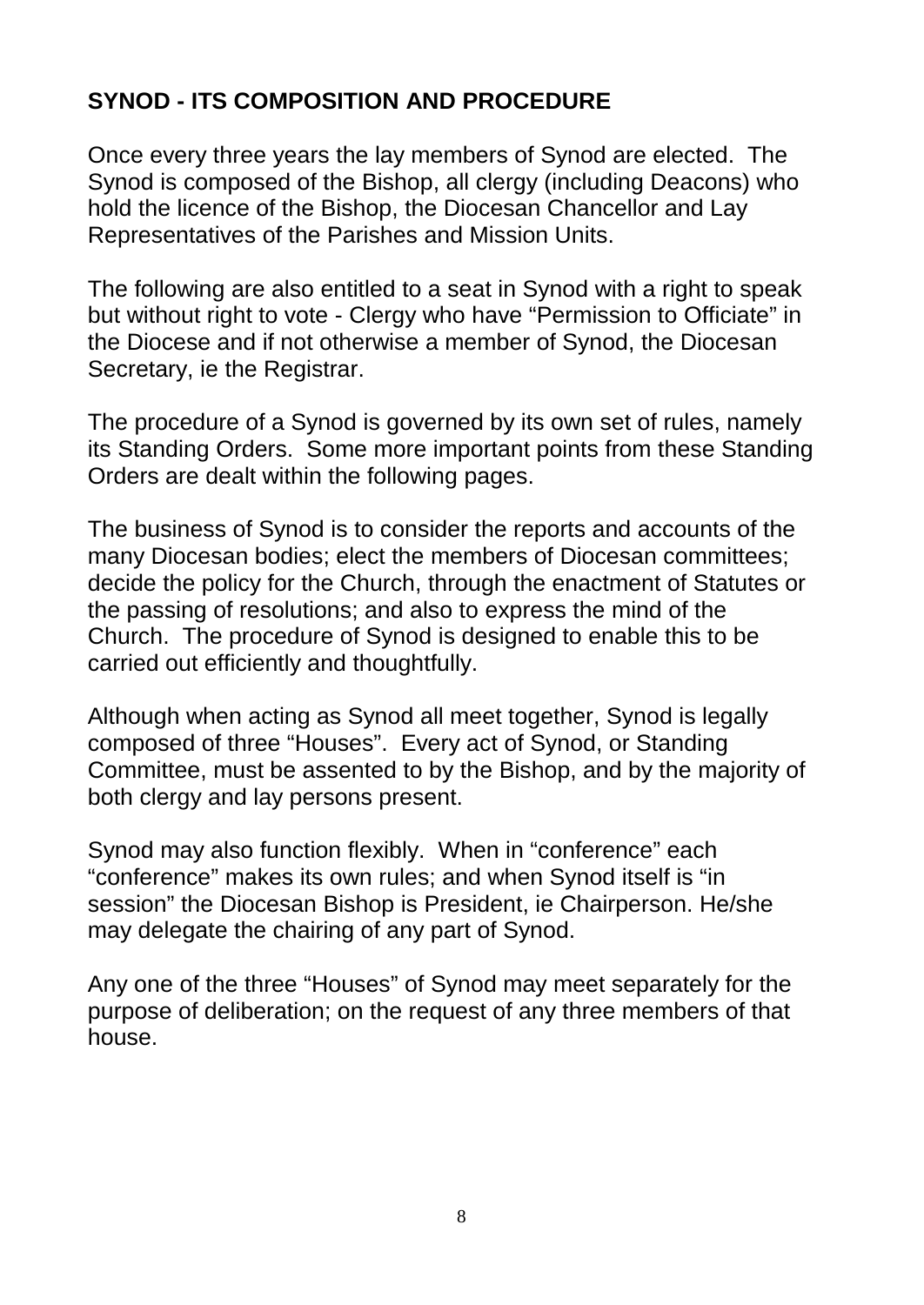### **GENERAL POINTS OF PROCEDURE**

It is customary to acknowledge the President with a slight bow, if it is necessary to pass in front of him.

It is the duty of members to sign their names once each day in the attendance book when attending Synod. (Standing Order [SO] No 20)

No members of Synod shall pass between the President and any member who is speaking (SO 41).

NOTE: The abbreviation "SO" refers to "Standing Orders" 2003.

### **MATTERS AFFECTING SPEAKING RIGHTS**

Every Synod member when speaking shall stand and address the President (SO 38).

A member may speak only once to any particular motion, except that the mover has the liberty of right of reply; and the seconder, but only if (s)he specifically states this, may reserve their right to speak to any later point in the debate. If the mover of a motion speaks to an amendment (s)he loses his right of reply (SO 49).

This ruling, that a member may speak only once to a particular motion does not apply to Synod in Conference (SO 55) or when Synod is considering a statute (SO 98).

No member who has already spoken to any particular motion may move or second an amendment to it. A member may also move or second only one amendment to any particular motion (SO 72).

A member may also speak once to an amendment; and doing so does not affect their right to speak later to the main point (SO 74).

Questions may be asked of the President after Notice, and answers are given in writing. No comment or discussion is permitted. Such questions and answers are recorded in the minute only by order of Synod on motion without Notice (S O 108).

Members may rise at any time and speak to points of order (SO 42).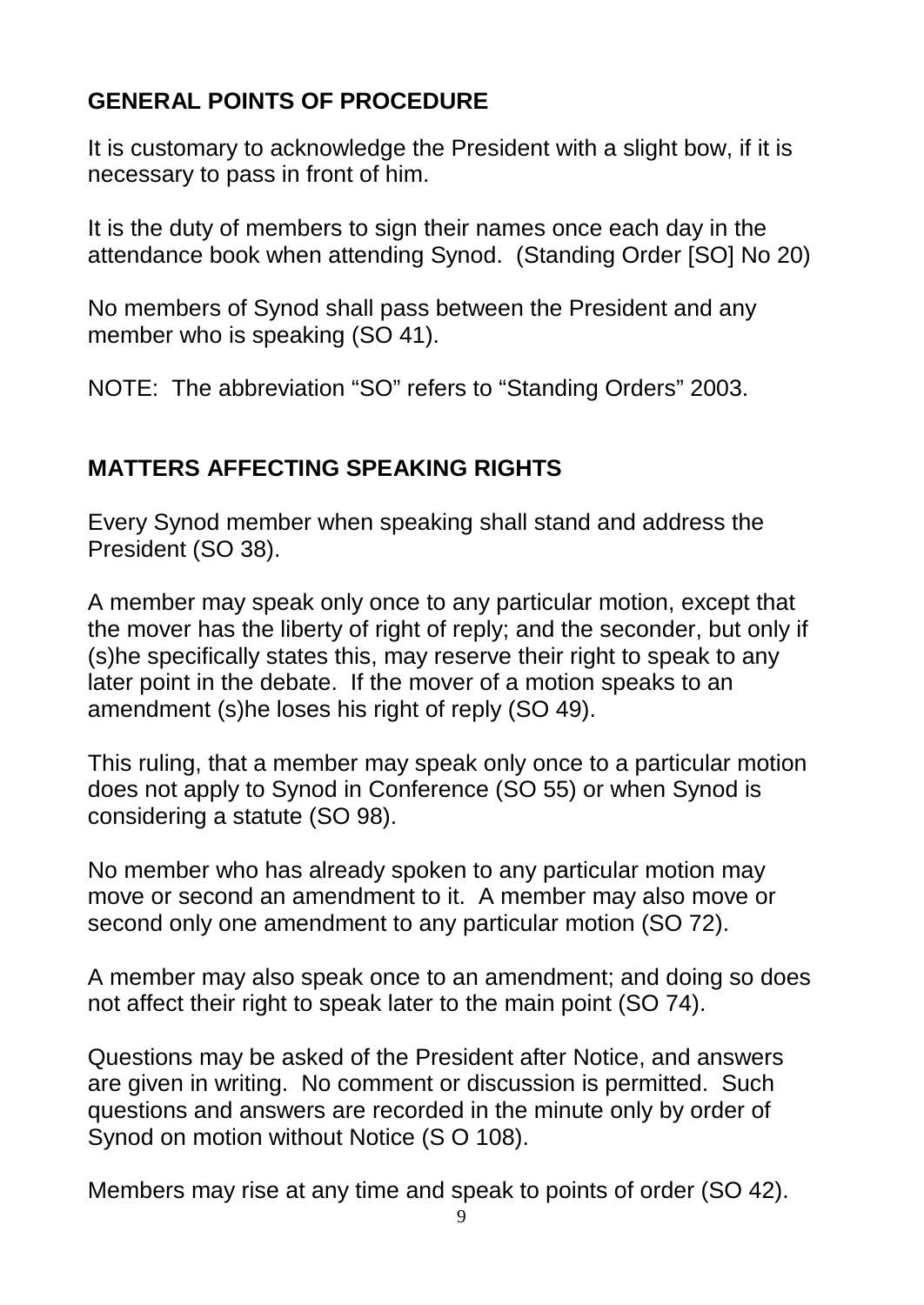#### **THE SUBMISSION OF A MOTION**

For a motion to be considered by Synod (with certain exceptions of a procedural nature) notice of motion must be given to the Diocesan Secretary, in writing, at least 60 days before the Session of Synod begins. (SO 1).

This enables them to be included in the initial Order Paper, and allows others to think about them beforehand.

The exceptions to this rule are set out in SO 22.2. All notices of motion during the session of Synod must be given in writing (SO 23).

The same applies to amendments, which unless of purely verbal nature must be in writing (SO 62).

Normally the wording of motions will begin with the phrase: "*That this Synod …"* and where action is desired to follow the acceptance of the motion, it should include reference to the body, or the persons or person, that is to be asked to carry out or consider action.

Amendments to motions should be worded in the following ways: "*That the word(s) …. be omitted" "That the word(s) … be omitted in order to insert the word(s) …." "That the word(s) …. be inserted/added/before/after the word(s) …."* (SO 61-65).

Note that: an amendment is not possible during the discussion of an amendment. However, an alternative amendment may be read to Synod during such discussion by way of notice, and moved when the prior amendment has been dealt with (SO 68).

A motion which contains more than one matter is divided; and each part is voted upon separately. On the request of any member, the part or parts, which are agreed to, are again voted upon a single motion. (SO 59).

Any member, when speaking, must confine him/her self to the subject of the debate, and when speaking to an amendment must confine him/her self to the amendment (SO 48).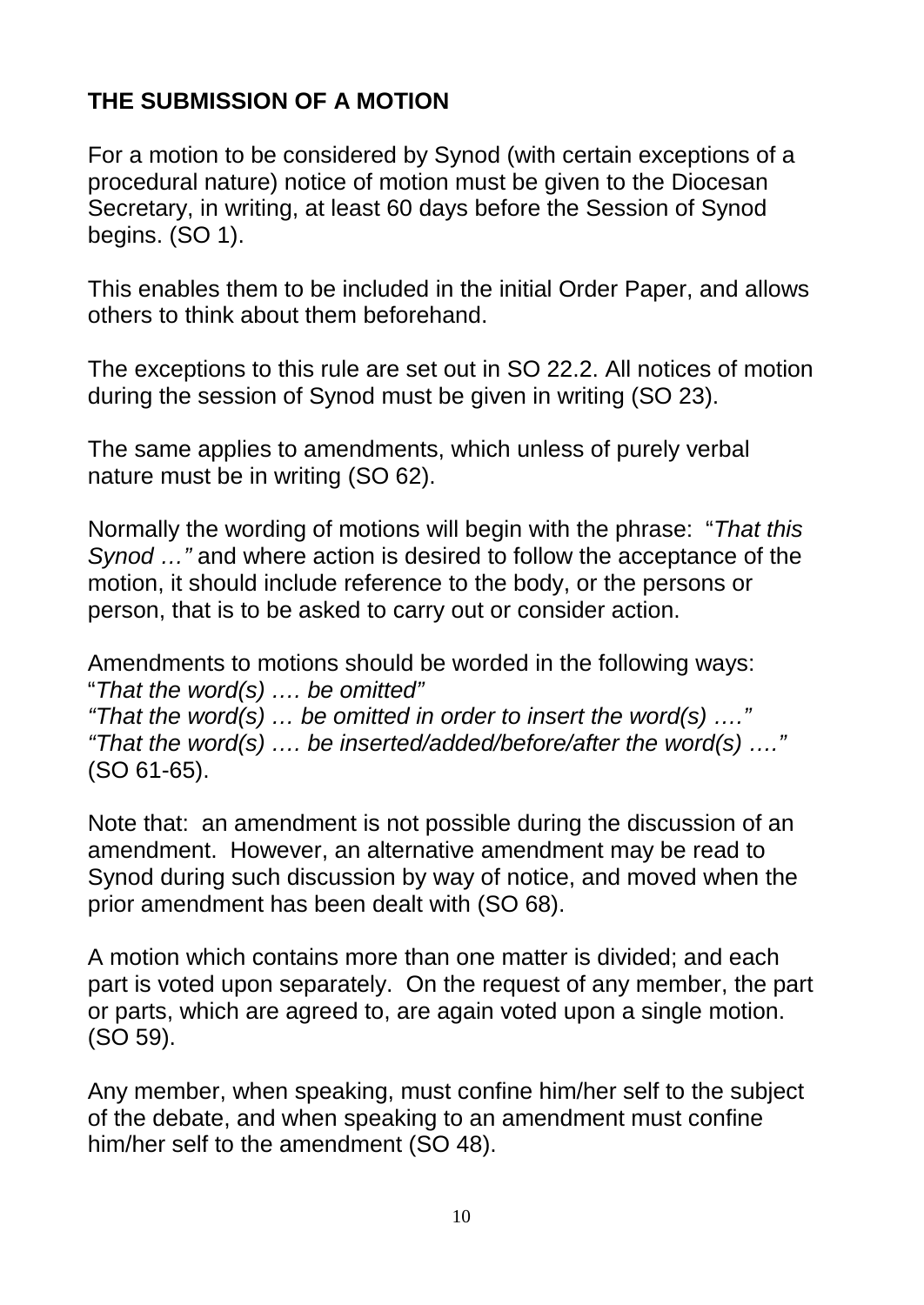#### **THE WITHDRAWAL OF A MOTION**

The following important point is often overlooked: a motion which is in the possession of Synod (ie one that has been moved and seconded, and then proposed by the President for debate) may be withdrawn only by leave of Synod and without any negative voice.

It is NOT sufficient for the mover to withdraw his/her motion with the consent of his/her seconder (SO 57).

If, on second thoughts, the mover of a motion feels the matter requires rewording, his/her proper course is to *request leave of Synod to withdraw this motion*. In order to move his/her substitute motion, he/she must give notice in the usual way, or else move *that Standing Order Number 22 be suspended, in order to move without notice an alternative motion to the one withdrawn* (SO 58 and 111).

#### **VOTING AND DIVISIONS**

Voting is usually carried out on the sound of voices alone.

Every member is entitled vote, and those present at the time of a division or an election shall be required to vote (SO 78).

After the doors have been closed for a division or an election, no member shall enter or leave the Synod until after the results have been declared (SO 77).

For Synod to proceed to an actual division, the request for such a division must be made a second time, after a second vote on the sound of voices (SO 77).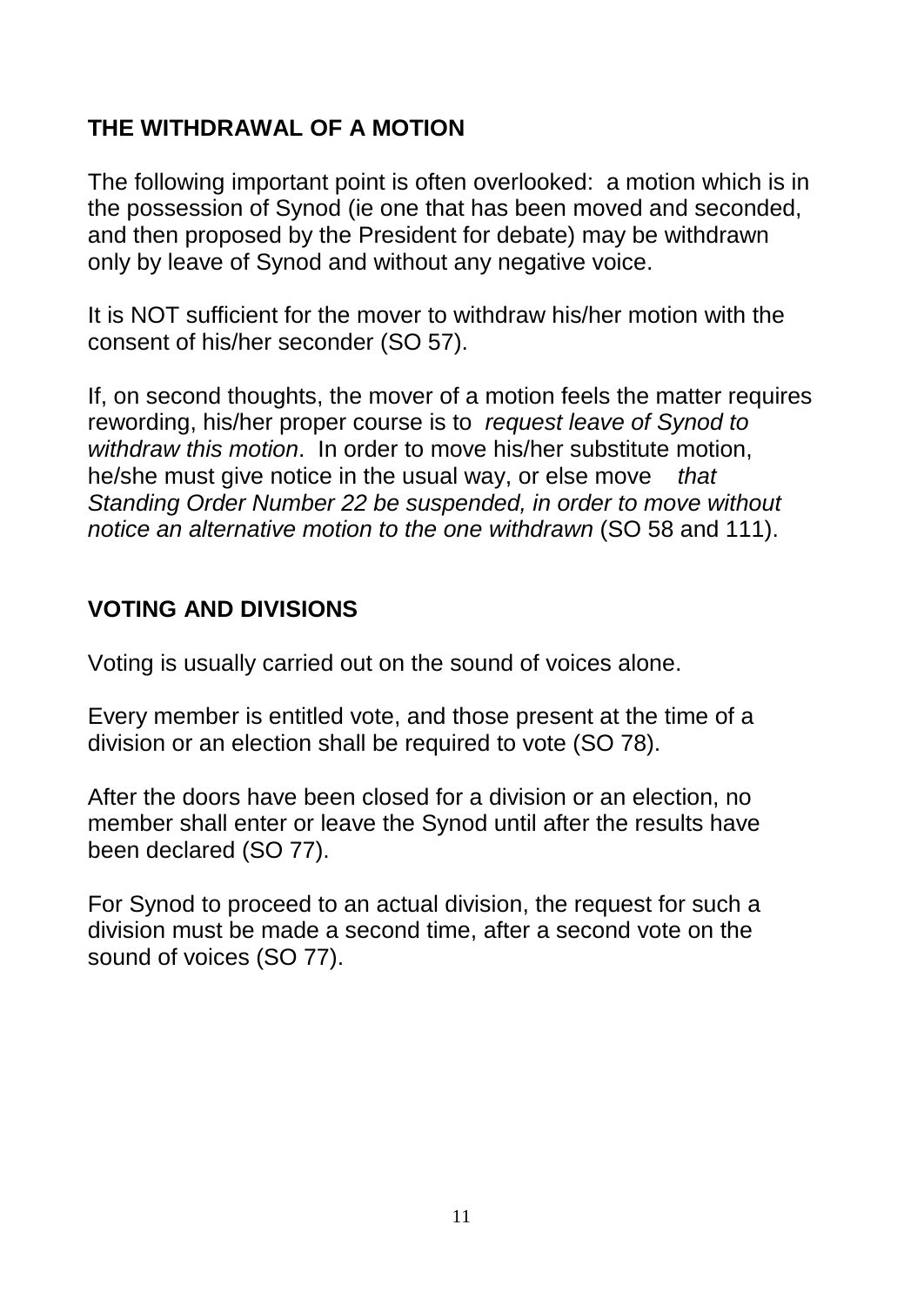#### **COMMITTEE AND COMMISSIONS**

In appointing a Select Committee the motion must contain the names of the members of Synod to serve on such a committee. The mover shall be a member of the committee, and the convenor of its first meeting. The motion shall also name the date by which its report shall be made. (SO 84-88).

When appointing Commissions the members need not be Synod members, but one of them shall be named as its convenor. A Commission should report to the next session of Synod (SO 105-107).

#### **REPORTS AND ACCOUNTS**

These are normally considered in 'Conference'.

#### **THE SUSPENSION OF A STANDING ORDER**

A motion to suspend a Standing Order may be made without notice of motion, but shall state why the suspension is desired, and will require the consent of all members present (SO 110-111).

#### **ELECTIONS**

Various board and committees are elected by Synod.

Note that valid vote must be one which votes for the *full number of required candidates*. For a person to be elected by the whole of synod a majority vote both of the clergy and of the laity is necessary. Position in the poll is determined by the aggregate number of votes he/she receives from both the clergy and the laity (SO 102).